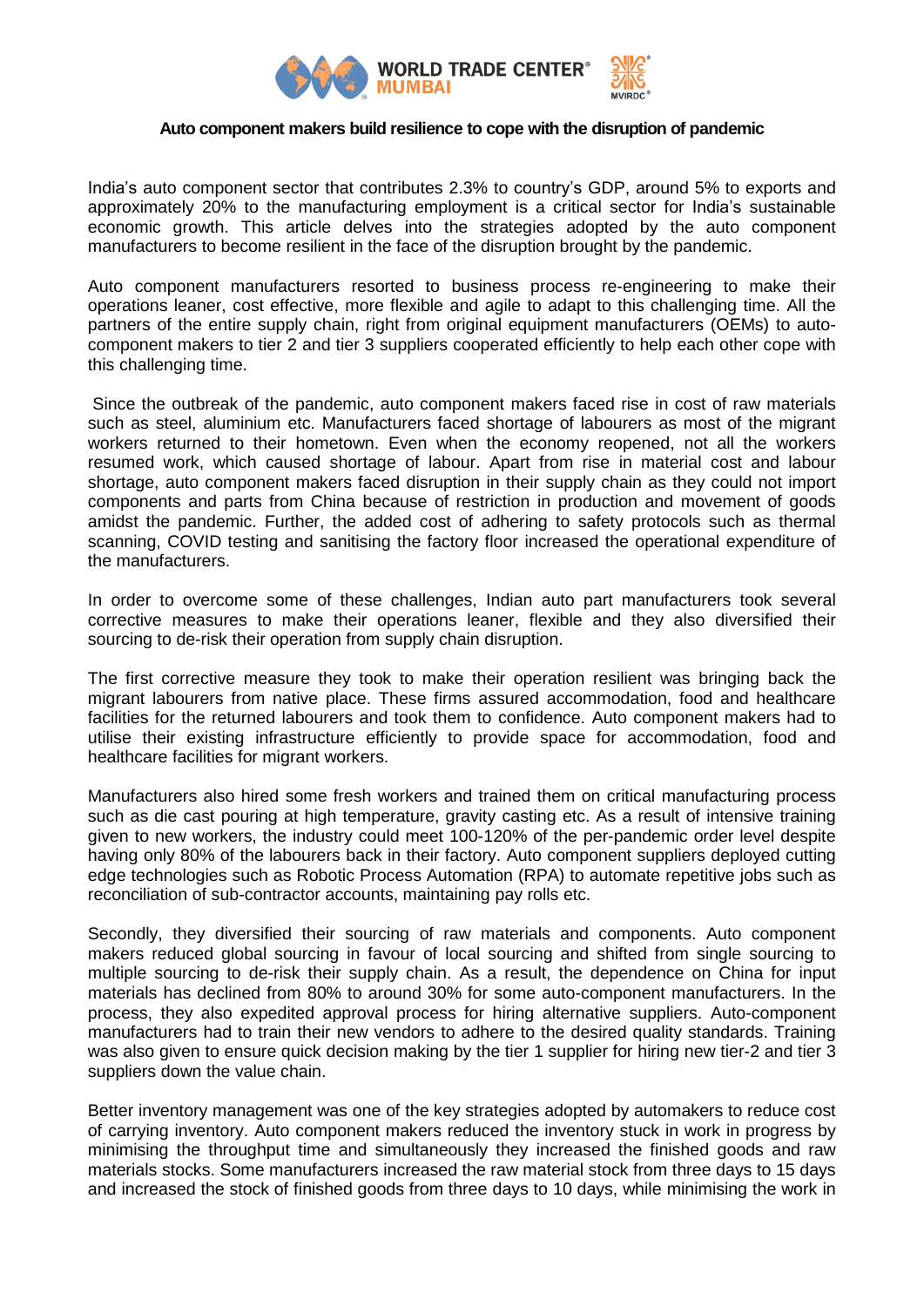

progress days. Such an agile inventory management increased cash to cash cycle. All the supply chain partners relaxed payment terms to ease working capital condition.

On account of pandemic, movement of people was restricted. As a result, officials of autocomponent manufacturers could not visit the factories of tier 2 and tier 3 suppliers for inspection, testing and validation. Similarly, officials from the original equipment manufacturers could not visit the factories of auto-component makers for inspection and quality testing. To overcome this issue, all the supply chain partners deployed digital technologies and visual control process for conducting reviews, evaluation and monitoring from remote places. Original Equipment Manufacturers conducted remote inspection of the facilities of their component suppliers to evaluate their safety protocols. It is very important for all the supply chain partners to follow strict COVID safety protocol as even if there is minor lapse in safety measure at one end of the supply chain, it can affect the entire auto industry because of the inter-connectedness of thr supply chain partners. Large automobile OEMs created dashboard to gather data on the safety measures taken by their suppliers.

All the supply chain partners had to plan their operations to synchronise their schedules and minimise disturbance. Therefore, suppliers and OEMs synchronised their production shifts, exchanged data on the availability of workers per shift in order to avoid disruption in the supply chain.

Thus, auto complement makers improved the efficiency of their operation through better management of their firm infrastructure, Human Resource and technology to maintain their margin amidst this challenging situation. Thus, the auto component industry holds an illustrious example on how to make their operations lean, agile and responsive to cope with the disruptive forces.

*(Information for this article has been collected from the presentation made by a senior official of Endurance Technology, which is an auto component supplier based out of Aurangabad, at a recent industry event)*

### **Notifications**

### **Press Information Bureau**

**Government constitutes Advisory Council for Open Network for Digital Commerce (ONDC)**

**<https://pib.gov.in/PressReleseDetailm.aspx?PRID=1732949>**

**Ministry of Tourism signs MOU with YATRA.COM to strengthen Hospitality & Tourism Industry of India**

**<https://pib.gov.in/PressReleasePage.aspx?PRID=1732850>**

## **CBIC**

**Application of Customs Act section on bilateral agreements**

**[https://www.cbic.gov.in/resources//htdocs-cbec/customs/cs-act/notifications/notfns-2021/cs](https://www.cbic.gov.in/resources/htdocs-cbec/customs/cs-act/notifications/notfns-2021/cs-nt2021/csnt58-2021.pdf)[nt2021/csnt58-2021.pdf](https://www.cbic.gov.in/resources/htdocs-cbec/customs/cs-act/notifications/notfns-2021/cs-nt2021/csnt58-2021.pdf)**

**Exchange rate notification**